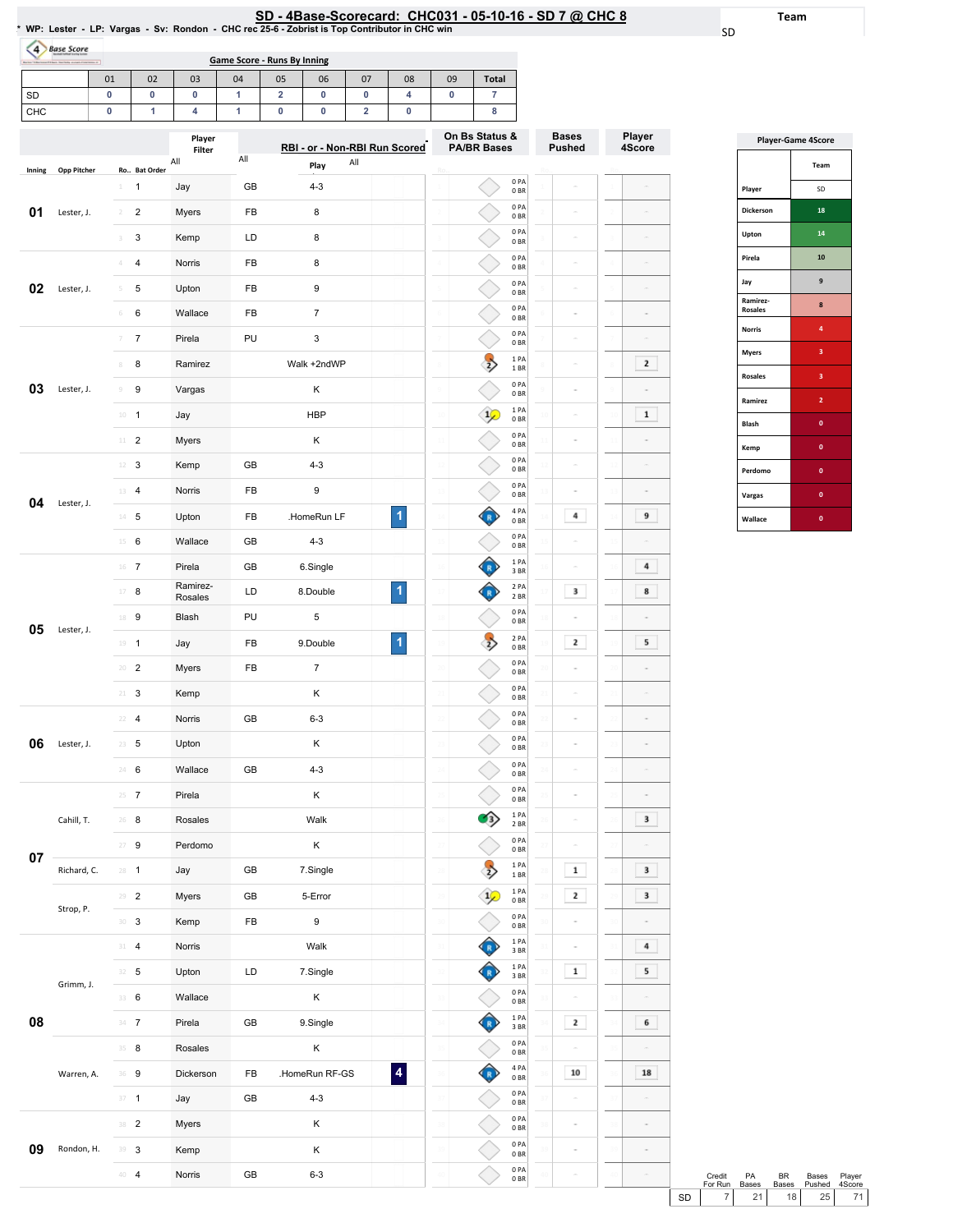# EHC-4Base-Scorecard: CHC031 - 05-10-16 - SD 7 @ CHC 8<br>\* WP: Lester - LP: Vargas - Sv: Rondon - CHC rec 25-6 - Zobrist is Top Contributor in CHC win

| SD<br>CHC | 0<br>0 | $\pmb{0}$<br>$\mathbf{1}$ | $\pmb{0}$<br>4 | $\mathbf{1}$<br>$\mathbf{1}$ | $\overline{\mathbf{2}}$<br>0 | 0<br>0                        | $\pmb{0}$<br>$\mathbf 2$ | 4<br>$\pmb{0}$          | 0 | $\overline{7}$<br>$\bf8$ |               |        |
|-----------|--------|---------------------------|----------------|------------------------------|------------------------------|-------------------------------|--------------------------|-------------------------|---|--------------------------|---------------|--------|
|           |        |                           |                |                              |                              |                               |                          |                         |   | On Bs Status &           | <b>Bases</b>  | Player |
|           |        |                           |                |                              |                              | RBI - or - Non-RBI Run Scored |                          |                         |   | <b>PA/BR Bases</b>       | <b>Pushed</b> | 4Score |
|           |        | $\mathbf{1}$              | Fowler         |                              |                              | Κ                             |                          | $\overline{\mathbf{0}}$ |   | ◆                        |               |        |
| 01        |        | $\overline{2}$            | Heyward        | LD                           |                              | 8                             |                          | $\overline{\mathbf{0}}$ |   | $\bullet$                |               |        |
|           |        | 3                         | Bryant         | LD                           |                              | 9                             |                          |                         |   |                          |               |        |
|           |        | $\overline{\mathbf{4}}$   | Rizzo          | GB                           |                              | 3U                            |                          |                         |   | ♦                        |               |        |
|           |        | 5                         | Zobrist        | LD                           |                              | 9.Single                      |                          |                         |   |                          |               |        |
| 02        |        | 6                         | Baez           | GB                           |                              | 1.Single                      |                          |                         |   |                          |               |        |
|           |        | $\overline{7}$            | Russell        | FB                           |                              | 9.Double<br>+Out3rd-9-4-2-6   |                          |                         |   |                          |               |        |
|           |        | 8                         | Ross           |                              |                              | Walk                          |                          |                         |   |                          |               |        |
|           |        | 9                         | Lester         | GB                           |                              | $4 - 6$                       |                          |                         |   |                          |               |        |
|           |        | $\mathbf{1}$              | Fowler         | LD                           |                              | 8.Single                      |                          |                         |   |                          |               |        |
|           |        | $\overline{c}$            | Heyward        | GB                           |                              | 7.Single                      |                          |                         |   |                          |               |        |
|           |        | 3                         | Bryant         | LD                           |                              | 7.Double                      |                          |                         |   |                          |               |        |
|           |        | 4                         | Rizzo          | GB                           |                              | 1-6-3 ProdOut                 |                          |                         |   |                          |               |        |
| 03        |        | 5                         | Zobrist        | GB                           |                              | 9.Single                      |                          |                         |   |                          |               |        |
|           |        | 6                         | Baez           | LD                           |                              | 7.Double                      |                          |                         |   |                          |               |        |
|           |        | $\overline{7}$            | Russell        |                              |                              | Walk                          |                          |                         |   |                          |               |        |
|           |        | 8                         | Ross           | FB                           |                              | 9-SacFly ProdOut              |                          |                         |   |                          |               |        |
|           |        | 9                         | Lester         | FB                           |                              | $\overline{7}$                |                          |                         |   |                          |               |        |
|           |        | $\mathbf{1}$              | Fowler         |                              |                              | Walk +FO'd-4-6                |                          |                         |   |                          |               |        |
|           |        | $\overline{2}$            | Heyward        | GB                           |                              | 4-6-FO                        |                          |                         |   |                          |               |        |
| 04        |        | 3                         | Bryant         | GB                           |                              | 5-3 ProdOut                   |                          |                         |   |                          |               |        |
|           |        | 4                         | Rizzo          | LD                           |                              | 7.Single                      |                          |                         |   |                          |               |        |
|           |        | 5                         | Zobrist        | LD                           |                              | 9.Single                      |                          | 1                       |   |                          |               |        |
|           |        | 6                         | Baez           | FB                           |                              | 9                             |                          | 0                       |   |                          |               |        |
|           |        | $\overline{7}$            | Russell        |                              |                              | Κ                             |                          | $\overline{\mathbf{0}}$ |   |                          |               |        |
| 05        |        | 8                         | Ross           | GB                           |                              | $1 - 3$                       |                          | $\overline{\mathbf{0}}$ |   |                          |               |        |
|           |        | 9                         | Lester         | GB                           |                              | $6 - 3$                       |                          | $\overline{\mathbf{0}}$ |   |                          |               |        |
|           |        | $\mathbf{1}$              | Fowler         |                              |                              | Walk +DP'd-6-3                |                          | $\overline{\mathbf{0}}$ |   |                          |               |        |
| 06        |        | $\overline{2}$            | Heyward        | GB                           |                              | 6-3-DP                        |                          | $\overline{\mathbf{0}}$ |   |                          |               |        |
|           |        | $\mathbf{3}$              | Bryant         |                              |                              | Κ                             |                          | $\overline{\mathbf{0}}$ |   |                          |               |        |
|           |        | $\overline{\mathbf{4}}$   | Rizzo          |                              |                              | Walk                          |                          | $\overline{\mathbf{0}}$ |   |                          |               |        |
|           |        | $\overline{5}$            | Zobrist        | LD                           |                              | 9.Single                      |                          | $\overline{\mathbf{0}}$ |   |                          |               |        |
|           |        | 6                         | Baez           | GB                           |                              | 3U ProdOut                    |                          | $\overline{\mathbf{0}}$ |   |                          |               |        |
| $07\,$    |        | $\overline{7}$            | Russell        | LD                           |                              | 9.Triple                      |                          | $\overline{\mathbf{c}}$ |   |                          |               |        |
|           |        | 8                         | Ross           |                              |                              | Κ                             |                          | $\overline{\mathbf{0}}$ |   |                          |               |        |
|           |        | 9                         | La Stella      | FB                           |                              | $\overline{7}$                |                          | $\overline{\mathbf{0}}$ |   |                          |               |        |
|           |        | $\mathbf{1}$              | Fowler         |                              |                              | Κ                             |                          | $\overline{\mathbf{0}}$ |   |                          |               |        |
| 08        |        | $\overline{a}$            | Heyward        | FB                           |                              | 8                             |                          | $\overline{\mathbf{0}}$ |   |                          |               |        |
|           |        | $\ensuremath{\mathsf{3}}$ | Bryant         | ${\sf GB}$                   |                              | $4 - 3$                       |                          | $\bullet$               |   |                          |               |        |

Credit PA BR Bases Player<br>ForRun Bases Bases Pushed 4Score<br>CHC 8 23 26 26 83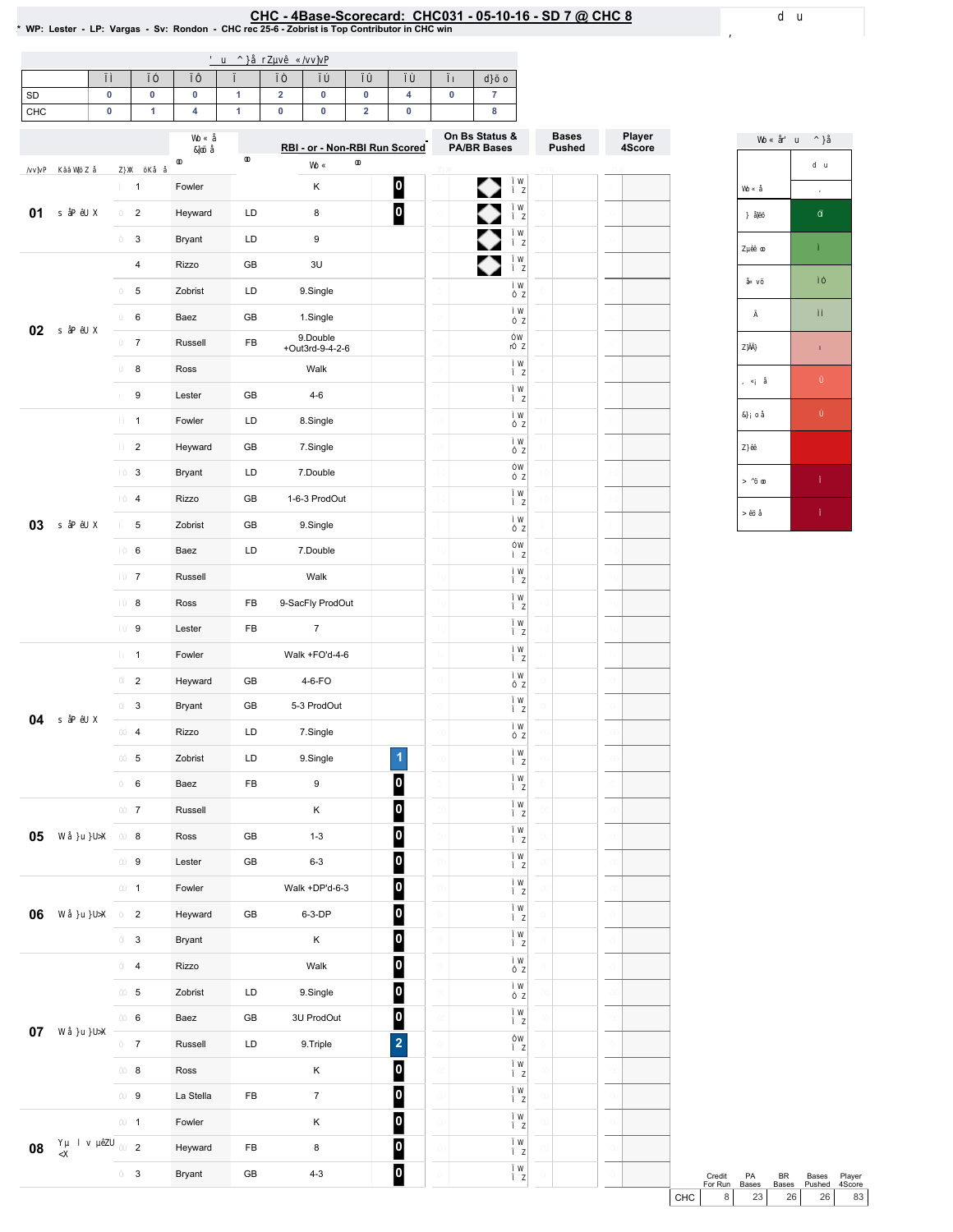SD - 4Base-Scorecard: CHC031 - 05-10-16 - SD 7 @ CHC 8 ل SD - 4Base-Scorecard: CHC031 - 05-10-16 - SD 7 @ CHC<br>\* WP: Lester - LP: Vargas - Sv: Rondon - CHC rec 25-6 - Zobrist is Top Contributor in CHC win



|                        |      |              |              |                         |           | SD - 4BaseScore - Player 4Score by Batting Order |                  | CHC031 - 05-10-16 - SD 7 @ CHC 8<br>WP: Lester - LP: Vargas - Sv: Rondon - CHC rec 25-6 - Zobrist is Top Contributor in CHC win |                |                         |           |
|------------------------|------|--------------|--------------|-------------------------|-----------|--------------------------------------------------|------------------|---------------------------------------------------------------------------------------------------------------------------------|----------------|-------------------------|-----------|
|                        |      |              |              |                         |           |                                                  | <b>Bat Order</b> |                                                                                                                                 |                |                         |           |
| Player                 | Team | Position     | $\mathbf{1}$ | $\overline{2}$          | 3         | $\overline{\bf{4}}$                              | 5                | 6                                                                                                                               | $\overline{7}$ | 8                       | 9         |
| <b>Dickerson</b>       | SD   | PH           |              |                         |           |                                                  |                  |                                                                                                                                 |                |                         | 18        |
| Upton                  | SD   | LF           |              |                         |           |                                                  | 14               |                                                                                                                                 |                |                         |           |
| Pirela                 | SD   | 2B           |              |                         |           |                                                  |                  |                                                                                                                                 | 10             |                         |           |
| Jay                    | SD   | CF           | 9            |                         |           |                                                  |                  |                                                                                                                                 |                |                         |           |
| <b>Ramirez-Rosales</b> | SD   | SS+PR-<br>SS |              |                         |           |                                                  |                  |                                                                                                                                 |                | $\bf8$                  |           |
| <b>Norris</b>          | SD   | С            |              |                         |           | 4                                                |                  |                                                                                                                                 |                |                         |           |
| <b>Myers</b>           | SD   | 1B           |              | $\overline{\mathbf{3}}$ |           |                                                  |                  |                                                                                                                                 |                |                         |           |
| <b>Rosales</b>         | SD   | PR-SS        |              |                         |           |                                                  |                  |                                                                                                                                 |                | $\overline{\mathbf{3}}$ |           |
| Ramirez                | SD   | SS           |              |                         |           |                                                  |                  |                                                                                                                                 |                | $\overline{2}$          |           |
| <b>Blash</b>           | SD   | PH           |              |                         |           |                                                  |                  |                                                                                                                                 |                |                         | $\bullet$ |
| Kemp                   | SD   | RF           |              |                         | $\bullet$ |                                                  |                  |                                                                                                                                 |                |                         |           |
| Perdomo                | SD   | P-rel        |              |                         |           |                                                  |                  |                                                                                                                                 |                |                         | $\bullet$ |
| Vargas                 | SD   | P            |              |                         |           |                                                  |                  |                                                                                                                                 |                |                         | $\bullet$ |
| Wallace                | SD   | 3B           |              |                         |           |                                                  |                  | $\bullet$                                                                                                                       |                |                         |           |

| SD - 4Score Box - Player Totals<br>All |    |               |                         |                                                                                             |                |                 |                     |                |                |                          |  |  |
|----------------------------------------|----|---------------|-------------------------|---------------------------------------------------------------------------------------------|----------------|-----------------|---------------------|----------------|----------------|--------------------------|--|--|
|                                        |    |               |                         | WP: Lester - LP: Vargas - Sv: Rondon - CHC rec 25-6 - Zobrist is Top Contributor in CHC win |                |                 |                     |                |                |                          |  |  |
| Player                                 |    | Team Position | Batting<br>Order<br>Nbr | Credit For Run                                                                              | PA Bases       | <b>BR</b> Bases | <b>Bases Pushed</b> | Player 4Score  | Appearances    | <b>Productivity Rate</b> |  |  |
| Dickerson                              | SD | PH            | 9                       | 4                                                                                           | 4              | 0               | 10                  | 18             | $\mathbf{1}$   | 18.000                   |  |  |
| Upton                                  | SD | LF            | 5                       | $\mathbf{1}$                                                                                | 5              | 3               | 5                   | 14             | 4              | 3.500                    |  |  |
| Pirela                                 | SD | 2B            | $\overline{7}$          | $\mathbf 0$                                                                                 | $\overline{2}$ | 6               | $\overline{2}$      | 10             | $\overline{4}$ | 2.500                    |  |  |
| Jay                                    | SD | CF            | $\mathbf{1}$            | $\mathbf{1}$                                                                                | 4              | 1               | 3                   | 9              | 5              | 1.800                    |  |  |
| Ramirez-Rosales SD                     |    | SS+PR-        | 8                       | 1                                                                                           | 2              | $\overline{2}$  | 3                   | 8              | $\mathbf{1}$   | 8.000                    |  |  |
| Norris                                 | SD | $\mathsf{C}$  | 4                       | $\mathbf 0$                                                                                 | $\mathbf{1}$   | 3               | 0                   | $\overline{4}$ | 5              | 0.800                    |  |  |
| Myers                                  | SD | 1B            | $\overline{2}$          | 0                                                                                           | $\overline{1}$ | 0               | $\overline{2}$      | 3              | 5              | 0.600                    |  |  |
| Rosales                                | SD | PR-SS         | 8                       | $\mathbf{0}$                                                                                | $\overline{1}$ | $\overline{2}$  | 0                   | 3              | 2              | 1.500                    |  |  |
| Ramirez                                | SD | SS            | 8                       | 0                                                                                           | -1             | 1               | 0                   | 2              | $\mathbf{1}$   | 2.000                    |  |  |
| Blash                                  | SD | PH            | 9                       | $\mathbf 0$                                                                                 | $\mathbf 0$    | 0               | 0                   | $\mathbf 0$    | $\mathbf{1}$   | 0.000                    |  |  |
| Kemp                                   | SD | <b>RF</b>     | 3                       | $\mathbf 0$                                                                                 | $\mathbf 0$    | 0               | 0                   | $\mathbf 0$    | 5              | 0.000                    |  |  |
| Perdomo                                | SD | P-rel         | 9                       | $\mathbf 0$                                                                                 | $\mathbf{0}$   | 0               | 0                   | 0              | $\mathbf{1}$   | 0.000                    |  |  |
| Vargas                                 | SD | P             | 9                       | $\mathbf 0$                                                                                 | $\mathbf 0$    | 0               | 0                   | $\mathbf 0$    | $\overline{1}$ | 0.000                    |  |  |
| Wallace                                | SD | 3B            | 6                       | $\mathbf 0$                                                                                 | $\mathbf 0$    | 0               | 0                   | $\mathbf 0$    | 4              | 0.000                    |  |  |
| <b>Totals</b>                          |    |               |                         | $\overline{7}$                                                                              | 21             | 18              | 25                  | 71             | 40             | 1.775                    |  |  |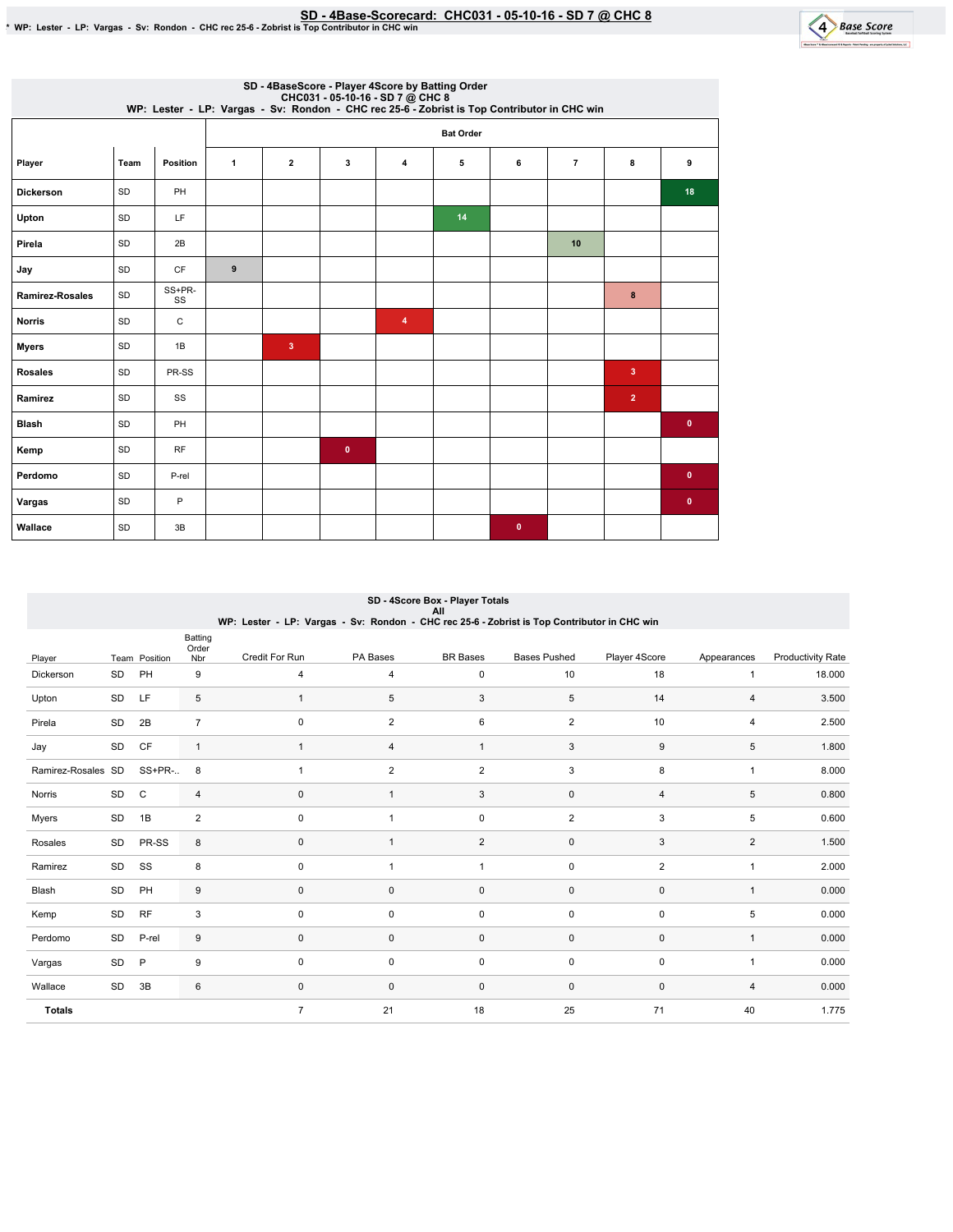CHC-4Base-Scorecard:CHC031-05-10-16-SD7@ CHC8 \*WP:Lester-LP:Vargas-Sv:Rondon-CHCrec25-6-ZobristisTopContributorinCHCwin



|                |      |           |                |                  |    | CHC - 4BaseScore - Player 4Score by Batting Order<br>CHC031 - 05-10-16 - SD 7 @ CHC 8<br>WP: Lester - LP: Vargas - Sv: Rondon - CHC rec 25-6 - Zobrist is Top Contributor in CHC win |    |    |                |   |              |  |  |
|----------------|------|-----------|----------------|------------------|----|--------------------------------------------------------------------------------------------------------------------------------------------------------------------------------------|----|----|----------------|---|--------------|--|--|
|                |      |           |                | <b>Bat Order</b> |    |                                                                                                                                                                                      |    |    |                |   |              |  |  |
| Player         | Team | Position  | $\mathbf{1}$   | $\mathbf{2}$     | 3  | 4                                                                                                                                                                                    | 5  | 6  | $\overline{7}$ | 8 | 9            |  |  |
| Zobrist        | CHC  | 2B        |                |                  |    |                                                                                                                                                                                      | 20 |    |                |   |              |  |  |
| <b>Russell</b> | CHC  | SS        |                |                  |    |                                                                                                                                                                                      |    |    | 14             |   |              |  |  |
| <b>Bryant</b>  | CHC  | LF        |                |                  | 12 |                                                                                                                                                                                      |    |    |                |   |              |  |  |
| <b>Baez</b>    | CHC  | 3B        |                |                  |    |                                                                                                                                                                                      |    | 11 |                |   |              |  |  |
| <b>Rizzo</b>   | CHC  | 1B        |                |                  |    | 9                                                                                                                                                                                    |    |    |                |   |              |  |  |
| Heyward        | CHC  | RF        |                | $\overline{7}$   |    |                                                                                                                                                                                      |    |    |                |   |              |  |  |
| Fowler         | CHC  | <b>CF</b> | $6\phantom{.}$ |                  |    |                                                                                                                                                                                      |    |    |                |   |              |  |  |
| <b>Ross</b>    | CHC  | C         |                |                  |    |                                                                                                                                                                                      |    |    |                | 4 |              |  |  |
| La Stella      | CHC  | PH        |                |                  |    |                                                                                                                                                                                      |    |    |                |   | $\bullet$    |  |  |
| Lester         | CHC  | P         |                |                  |    |                                                                                                                                                                                      |    |    |                |   | $\mathbf{0}$ |  |  |

|               | CHC - 4Score Box - Player Totals<br>All |                         |                |                                                                                             |                     |                     |                |                |                          |  |  |  |  |
|---------------|-----------------------------------------|-------------------------|----------------|---------------------------------------------------------------------------------------------|---------------------|---------------------|----------------|----------------|--------------------------|--|--|--|--|
|               |                                         |                         |                | WP: Lester - LP: Vargas - Sv: Rondon - CHC rec 25-6 - Zobrist is Top Contributor in CHC win |                     |                     |                |                |                          |  |  |  |  |
| Player        | Team Position                           | Batting<br>Order<br>Nbr | Credit For Run | PA Bases                                                                                    | <b>BR</b> Bases     | <b>Bases Pushed</b> | Player 4Score  | Appearances    | <b>Productivity Rate</b> |  |  |  |  |
| Zobrist       | CHC 2B                                  | 5                       | $\overline{2}$ | 4                                                                                           | 9                   | 5                   | 20             | 4              | 5.000                    |  |  |  |  |
| Russell       | CHC SS                                  | $\overline{7}$          | 3              | 6                                                                                           | $-2$                | $\overline{7}$      | 14             | 4              | 3.500                    |  |  |  |  |
| Bryant        | CHC LF                                  | 3                       | $\overline{2}$ | $\overline{2}$                                                                              | $\overline{2}$      | 6                   | 12             | 5              | 2.400                    |  |  |  |  |
| Baez          | CHC 3B                                  | 6                       | $\mathbf 0$    | 3                                                                                           | 3                   | 5                   | 11             | $\overline{4}$ | 2.750                    |  |  |  |  |
| Rizzo         | CHC 1B                                  | $\overline{\mathbf{4}}$ | 0              | $\overline{c}$                                                                              | 5                   | $\mathbf 2$         | 9              | $\overline{4}$ | 2.250                    |  |  |  |  |
| Heyward       | CHC RF                                  | $\overline{2}$          | $\mathbf 0$    | $\overline{2}$                                                                              | 6                   | $-1$                | $\overline{7}$ | 5              | 1.400                    |  |  |  |  |
| Fowler        | CHC CF                                  | $\mathbf{1}$            | 0              | 3                                                                                           | 3                   | $\pmb{0}$           | 6              | 5              | 1.200                    |  |  |  |  |
| Ross          | CHC C                                   | 8                       | $\mathbf{1}$   | $\mathbf{1}$                                                                                | $\mathsf{O}\xspace$ | $\boldsymbol{2}$    | $\overline{4}$ | 4              | 1.000                    |  |  |  |  |
| La Stella     | CHC PH                                  | 9                       | $\mathbf 0$    | 0                                                                                           | 0                   | $\mathbf 0$         | $\mathsf 0$    | $\mathbf{1}$   | 0.000                    |  |  |  |  |
| Lester        | CHC P                                   | $\boldsymbol{9}$        | 0              | 0                                                                                           | $\mathsf{O}\xspace$ | $\pmb{0}$           | $\mathbf 0$    | 3              | 0.000                    |  |  |  |  |
| <b>Totals</b> |                                         |                         | 8              | 23                                                                                          | 26                  | 26                  | 83             | 39             | 2.128                    |  |  |  |  |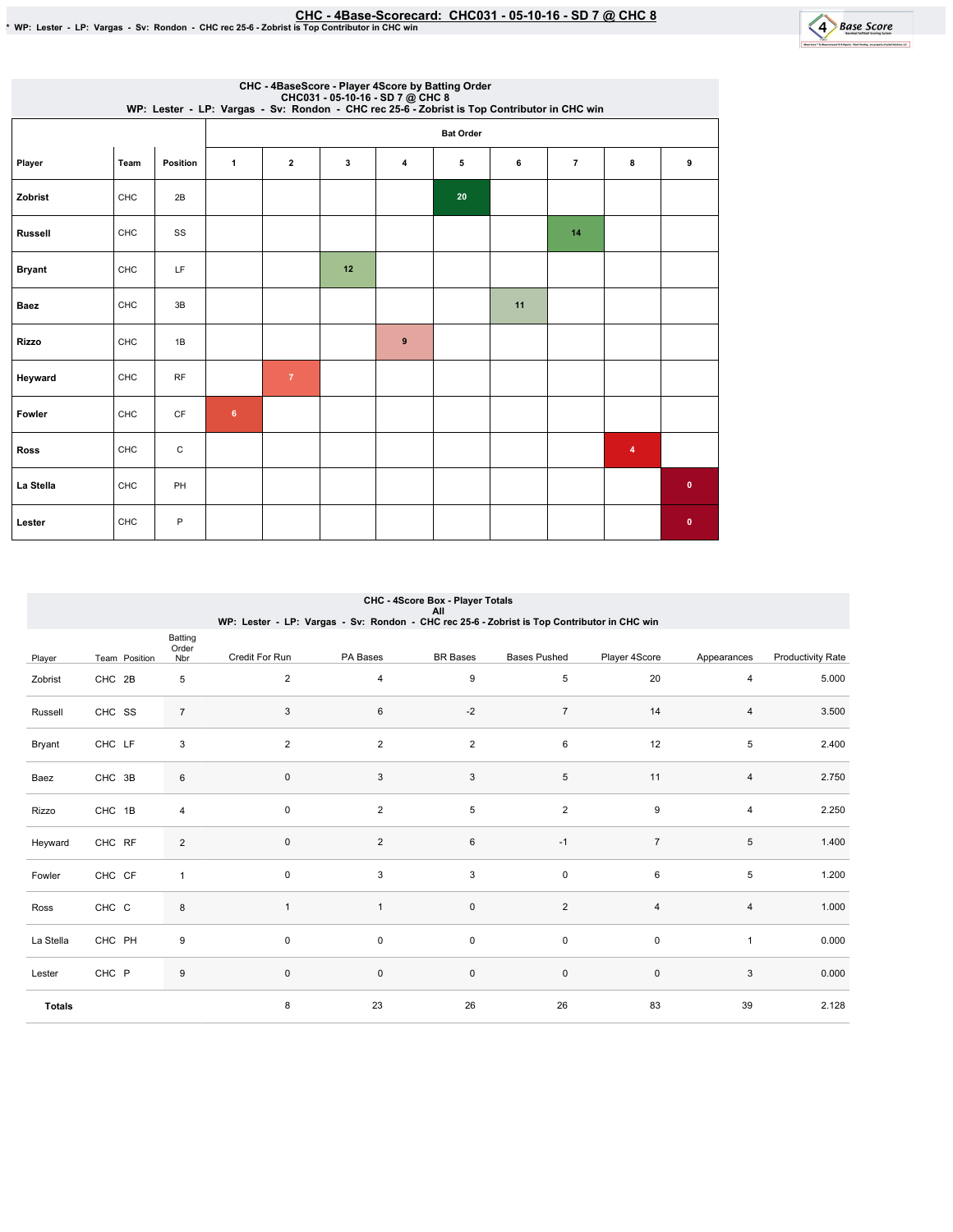### 4 Base Score Detail by Bat Order/Player Bat Order | Player | Inning | PlayText | LOBStatus Credit For Run PA Bases BR Bases Bases Pushed Player 4Score 01 4-3 0 0 0 0 0 0 03 | HBP Left on 1st 0 0 1 0 1 05 9.Double Left on 2nd 1  $2$  0 2 5 1 Jay 07 | 7.Single | Left on 2nd 0 1 1 1  $1$  3 08 4-3 0 0 0 0 0 0 **Player Totals**  $\frac{1}{1}$   $\frac{4}{1}$   $\frac{1}{3}$   $\frac{3}{2}$ 01 8 0 0 0 0 0 0 03 K 0 0 0 0 0 0 05 7 0 0 0 0 0 0 2 Myers 07 | 5-Error Left on 1st 0 1 0 2 3 09 K 0 0 0 0 0 0 **Player Totals**  $\boxed{0}$  1  $\boxed{0}$  2 3 01 8 0 0 0 0 0 0 04 4-3 0 0 0 0 0 0 05 K 0 0 0 0 0 0 3 Kemp 07 9 0 0 0 0 0 0 09 K 0 0 0 0 0 0 **Player Totals**  $\overline{0}$   $\overline{0}$   $\overline{0}$   $\overline{0}$   $\overline{0}$   $\overline{0}$   $\overline{0}$ 02 8 0 0 0 0 0 0 04 9 0 0 0 0 0 0 06 6-3 0 0 0 0 0 0 4 Norris 08 | Walk 0 1 3 0 4 09 6-3 0 0 0 0 0 0 **Player Totals**  $\boxed{0}$  1  $\boxed{3}$   $\boxed{0}$  4 02 9 0 0 0 0 0 0 04 | HomeRun LF 1 4 0 4 9 5 Upton 06 K 0 0 0 0 0 0 08 7.Single 0 1 3 1 5 **Player Totals** 1  $\frac{1}{2}$  5  $\frac{3}{2}$  5  $\frac{14}{2}$ 02 7 0 0 0 0 0 0 04 4-3 0 0 0 0 0 0 6 Wallace 06 4-3 0 0 0 0 0 0 08 | K 0 0 0 0 0 0 **Player Totals**  $\overline{0}$   $\overline{0}$   $\overline{0}$   $\overline{0}$   $\overline{0}$   $\overline{0}$   $\overline{0}$ 03 3 0 0 0 0 0 0 05 6.Single 0 1 3 0 4 7 Pirela 07 K 0 0 0 0 0 0 08 9.Single 0 1 3 2 6 **Player Totals** 0 2 6 2 10 03 Walk +2ndWP Left on 2nd 0 1 1 0 2 Ramirez **Player Totals**  $\boxed{0}$  1  $\boxed{1}$   $\boxed{0}$  2 05 8.Double Ramirez-1  $2$  2 3 8 Rosales 8 **Player Totals**  $\frac{1}{2}$   $\frac{2}{2}$   $\frac{3}{2}$   $\frac{8}{2}$ 07 | Walk Left on 3rd 0 1 2 0 3 Rosales 08 K 0 0 0 0 0 0 **Player Totals** 0 1 2 0 3 03 K 0 0 0 0 0 0 Vargas **Player Totals**  $\overline{0}$   $\overline{0}$   $\overline{0}$   $\overline{0}$   $\overline{0}$   $\overline{0}$   $\overline{0}$ 05 5 0 0 0 0 0 0 Blash **Player Totals**  $\overline{0}$   $\overline{0}$   $\overline{0}$   $\overline{0}$   $\overline{0}$   $\overline{0}$   $\overline{0}$ 9 07 K 0 0 0 0 0 0 Perdomo **Player Totals**  $\begin{array}{ccc} \boxed{0} & \boxed{0} & \boxed{0} & \boxed{0} & \boxed{0} \end{array}$ 08 | .HomeRun RF-GS 4 4 0 10 18 Dickerson **Player Totals**  $\frac{4}{9}$   $\frac{10}{18}$ **Grand Total** 7 21 18 25 71

### SD - 4Base-Scorecard: CHC031 - 05-10-16 - SD 7 @ CHC 8

\*WP:Lester-LP:Vargas-Sv:Rondon-CHCrec25-6-ZobristisTopContributorinCHCwin